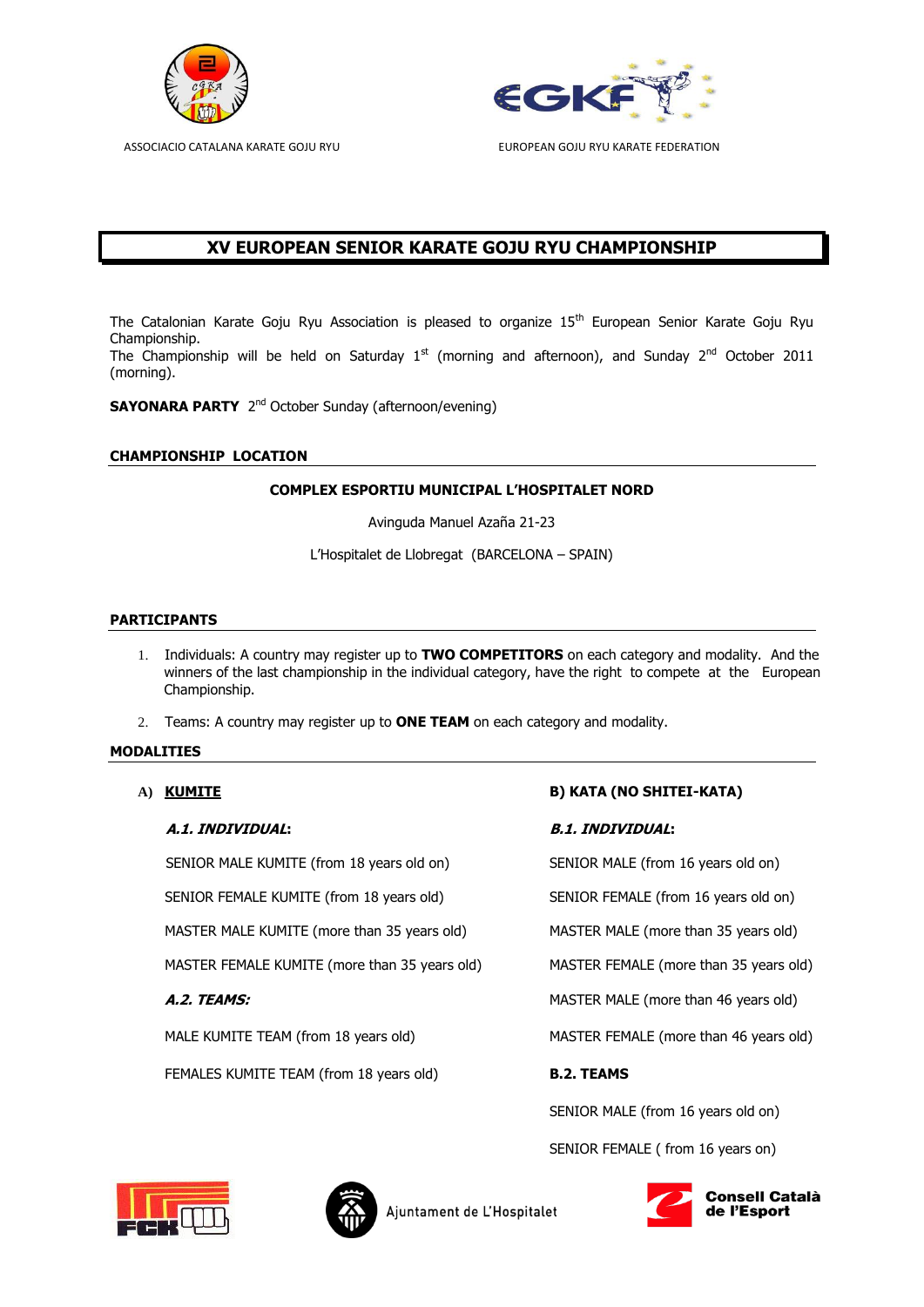



# **CATEGORIES AND WEIGHTS FOR INDIVIDUAL KUMITE**

| $1_{-}$ | INDIVIDUAL SENIOR MALE KUMITE:      | - 60 kg., - 67 kg., - 75kg., - 84 kg., + 84 kg.       |            |
|---------|-------------------------------------|-------------------------------------------------------|------------|
|         | 2. INDIVIDUAL SENIOR FEMALE KUMITE: | $-50$ kg., $-55$ kg., $-61$ kg., $-68$ kg., $+68$ kg. |            |
|         | 3. MASTER MALE KUMITE:              | $< 170$ cm.                                           | $>170$ cm. |
|         | 4. MASTER FEMALE KUMITE:            | $< 160$ cm.                                           | $>160$ cm. |

#### **REFEREEING**

According to the W.K.F. Rules (World Karate Federation). Each country should bring, at least, two EGKF or WGKF referees or apply them to the Referee Course.

# **PROTECTIONS**

According to the W.K.F. Rules. Only the models endorsed by the W.K.F. will be allowed.

#### **DRAWING**

Draws will take place on Thursday 29th. of September, at 19.30 p.m. at the official hotel Santos Porta Fira.

#### **WEIGHTING**

Weighting of the competitors will be done at the Santos Porta Fira Hotel on Friday 30<sup>th</sup> of September, from 19:00 to 22:00 hours. In case a competitor is below or beyond the expected weight he or she will be **immediately disqualified** and no other competitor will be able to participate in his/her place. Furthermore no re-fund will take place.

Showing a **National Identity Card** or **Passport** will be required during the weighting and at the competition.

### **REGISTRATION**

Registration is to be done through the email address [registration](mailto:gymfrancas@gmail.com)@egkf.net . Registration deadline: **23:59 p.m., Wednesday, 07th September 2011.** 

Please, attach list with competitor's names who will require accreditation.

You will be able to look up all official registrations through the web page http://www.eckgr.com/

If you are having any problem whith registration, please contact us through the email [gymfrancas@gmail.com](mailto:gymfrancas@gmail.com)





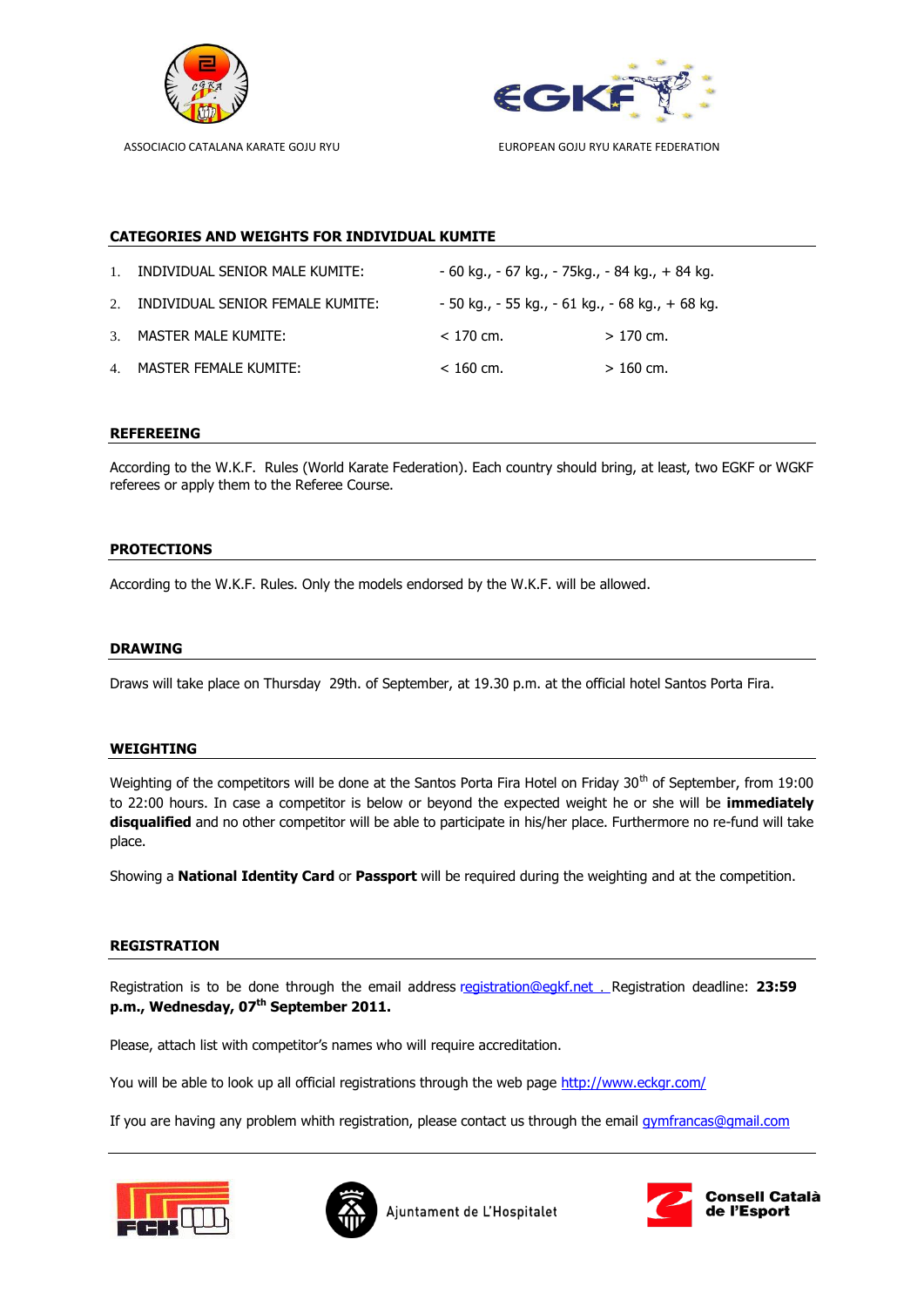



### **PARTICIPATION FEE**

Individual fee: 30 €

Fee per Team: 100 €

Fees have to be paid into the following bank account: ASOCIACION CATALANA DE KARATE GOJURYU OKINAWA

C.C.C.: 2042 0188 55 3300000081

IBAN: ES32 2042 0188 5533 0000 0081

SWIFT BIC: CECAESMM042

IMPORTANT: Participants will have to show fee payment bill during weighting.

# **IDENTIFICATION BADGES**

Only those competitors and personal included in lists attached to registrations will dispose of an ID Badge. The badges will be delivered at the Santos Porta Fira Hotel on Friday 30<sup>th</sup> of September, between 17:00 and 20:00 p.m.

Please,bring your national anthem (CD) and the flag.

# **EGKF CONGRESS**

It will be held at the Official Hotel Santos Porta Fira on Friday 30<sup>th</sup> of September at 18:00 p.m.

# **RECEPTION OF THE AUTHORITIES AND DELEGATIONS**

Will be held at the Official Hotel Santos Porta Fira on Friday 30<sup>th</sup> of September at 21:00 p.m. Only two persons per delegation will be permited.

#### **REFEREES COURSE**

| <b>Date and Place:</b>        | Friday, 30 <sup>th</sup> September - Official Hotel Santos Porta Fira |  |  |
|-------------------------------|-----------------------------------------------------------------------|--|--|
| Timetable:                    | 9:30-11:00 a.m. W.K.F. Rules reading and clarifications.              |  |  |
|                               | 11:00-12:00 a.m. Theory test on kumite and kata                       |  |  |
|                               | 13.00-16.00 p.m. Practice and practical test on kumite and kata       |  |  |
| <b>Retraining course fee:</b> | 35 €                                                                  |  |  |

**Graduation course fee :** 100 €